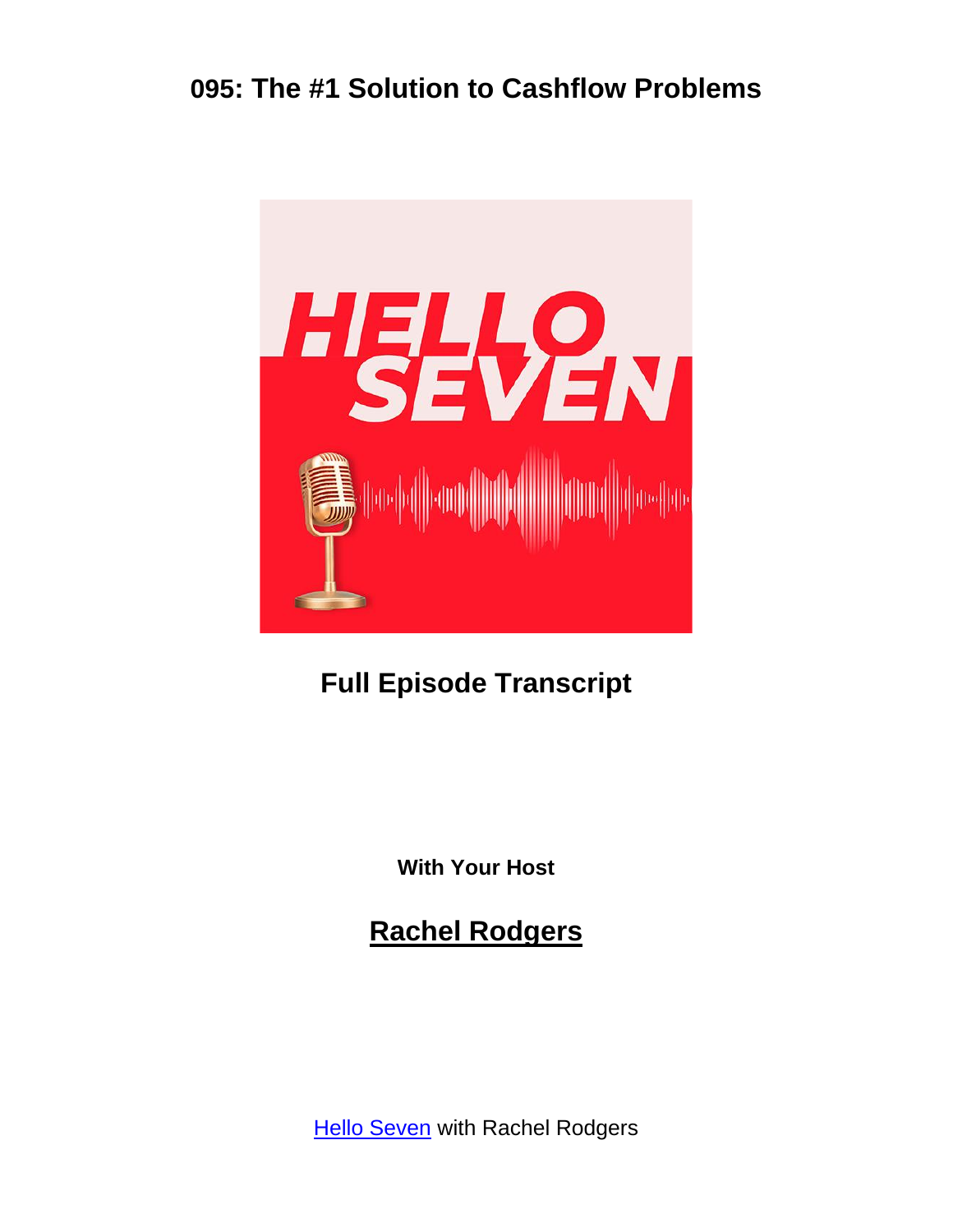Everyone is going to have a cash flow problem at one point or another as a business owner. And if you have the ability to generate capital whenever you need to you will trust yourself, you will be so much more confident, you will be more willing to take on risks because you know you can mitigate that risk with that skill set that you have to cover costs if it should come to it.

You want to make more money? You are in the right place. Welcome to the *Hello Seven* podcast*,* that's seven as in seven figures. I'm your host, Rachel Rodgers. On this show, it's all about you and your money. We talk about how to maximize your earning potential, how to make better financial decisions, and how to find your million-dollar idea, that genius business idea that's going to make you a whole lot more money. I'm here to show you how to expand your income and expand your confidence, power, and joy.

If you are a woman, a person of color, a queer person, if you're a person living with a disability, or you don't fit the stereotypical image of what a millionaire is "supposed" to look like, this show is for you. No matter who you are or what you do for a living, you could be earning a lot more than you currently do. Your journey to wealth starts right here.

Hello, and welcome to another episode of the *Hello Seven* podcast. I am your host, Rachel Rodgers, and I want to talk to you about one of my favorite topics today. This is a topic that is near and dear to my heart and I want to talk to you about the importance and the number one skill that business owners need that we don't talk about enough, okay?

I feel like there's lots of conversations about so many different things when it comes to business. We talk a lot about hiring, we talk a lot about marketing, we talk about managing a team, we talk about offers. We talk about all of these things but there is one skill that has saved my ass countless times over the years and is the number one reason that I am still in business 12 years later after starting my business.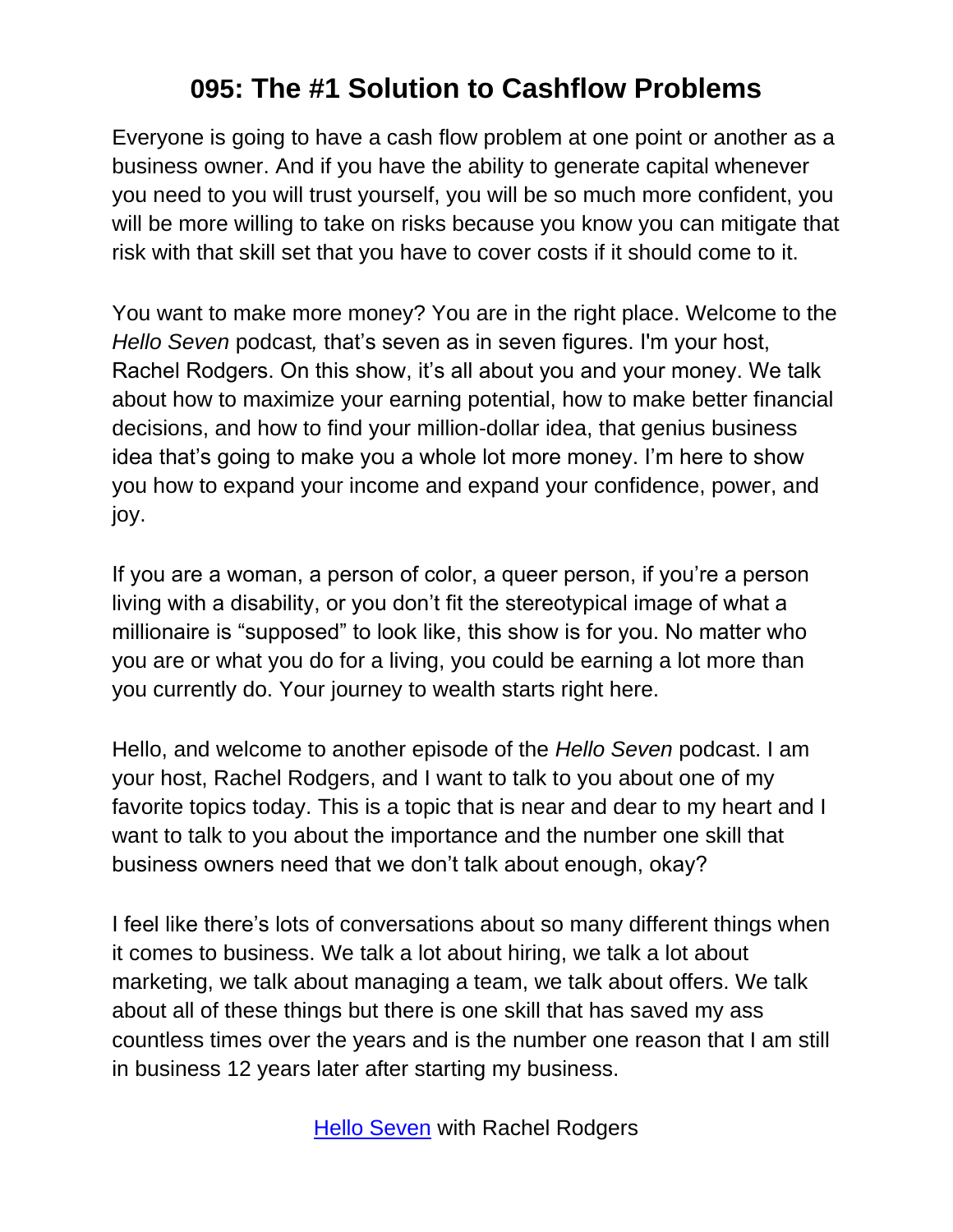The reason I am still in business is because I have this skill and I have honed this skill over the years and used it many a time to save my ass and to prevent the closure of my business. And that skill is the ability to generate cash in a very short period of time. That is the skill that you must have as an entrepreneur. It is the skill that every business owner must have. You have to be able to generate cash in a short period of time when you need it.

And let's talk about why that is. The number one reason why business owners close their businesses is cash flow, meaning there ain't enough, right? There's not enough cash flow, there's not enough capital to cover all of the expenses of the business. And when we don't have enough capital to cover the expenses, what happens?

We probably, if we've got a little bit of runway, you know, they used to say have two months of expenses in your savings account. Then it turned into three months, then it turned into 12 months, then it turned into 24 months. And it turned into numbers that we're never going to get to, right?

I don't know about you, but for the majority of my business life I have not had, you know, three years' worth of business expenses sitting in a savings account. That was just not realistic to be able to amass that amount of cash, right? That is a huge sum of money and it would take me some time to be able to build up that nest egg, right?

And yes, I do have savings now and I do have a lot of capital sitting safely, right, invested honestly. So I do have that now, but for the most of the beginning of my business, for the first five years it was not possible for me to save such a huge amount of money, right?

Which means that if I have a cash flow problem, if I have a month where I can't make payroll, if I have a month where a bunch of clients cancel on me in a short period of time, if I have a month where we don't close the amount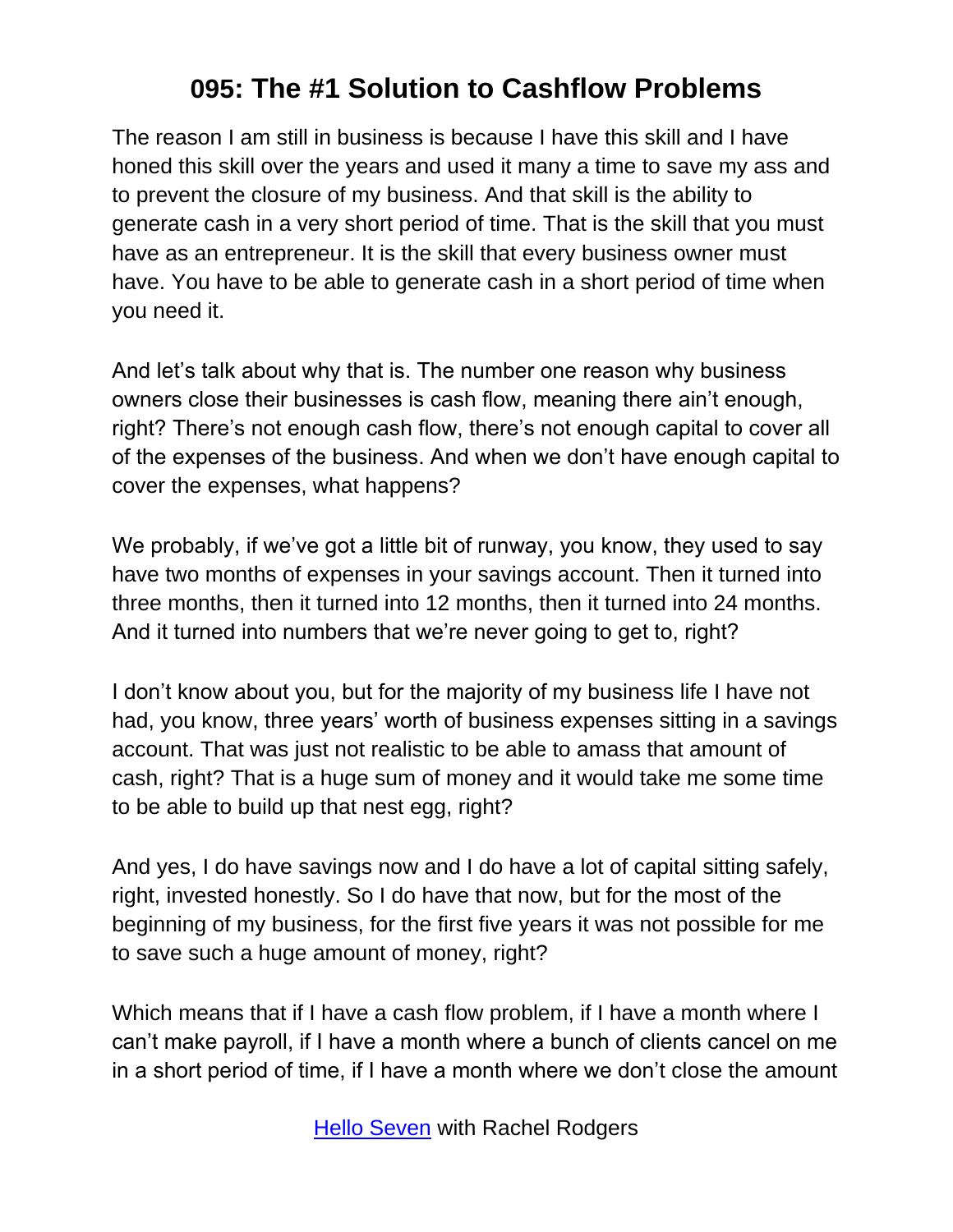of business for whatever reason that we had planned on closing, if I have a month where a launch does not goes a planned, what happens is then I don't have enough money go cover my expenses, right? And then what do you start doing?

Well maybe you've got a credit card and you can put some of it on your credit card. Maybe you can negotiate with some of you vendors and contractors and pay them a little bit later, right? But how long can you do that, right? Not very long.

And even if you have savings, let's say you have 90 days' worth of savings available as your runway. Okay, well what if the problem persists beyond 30 days? Now it's 60 days and suddenly it's 90 days, right? And you keep digging yourself into a hole if things are not going well, right?

And things can happen. Market changes can happen, recessions happen, all kinds of things can shift in the marketplace and it doesn't mean that you have to go out of business. It might just mean that you need a little bit of time. Maybe it's just one quarter, right, just one 90 day period to figure out how to keep your business successful and thriving in this market.

Because I will tell you, I started my business in a recession, my business thrived and grew during the pandemic, and there's a lot of talk right now about an economic downturn and guess what? My business continues to thrive. So don't think that just because there's a recession or just because there's an economic downturn, or just because there's conversation about inflation that that means that your business is going to fail.

That is not what that means. That means the marketplace is changing, the economy is shifting a little bit. You may have to shift your strategy, you may have to change your marketing strategy, maybe you shift your offers a little bit. Maybe there's some things that are different now in your business than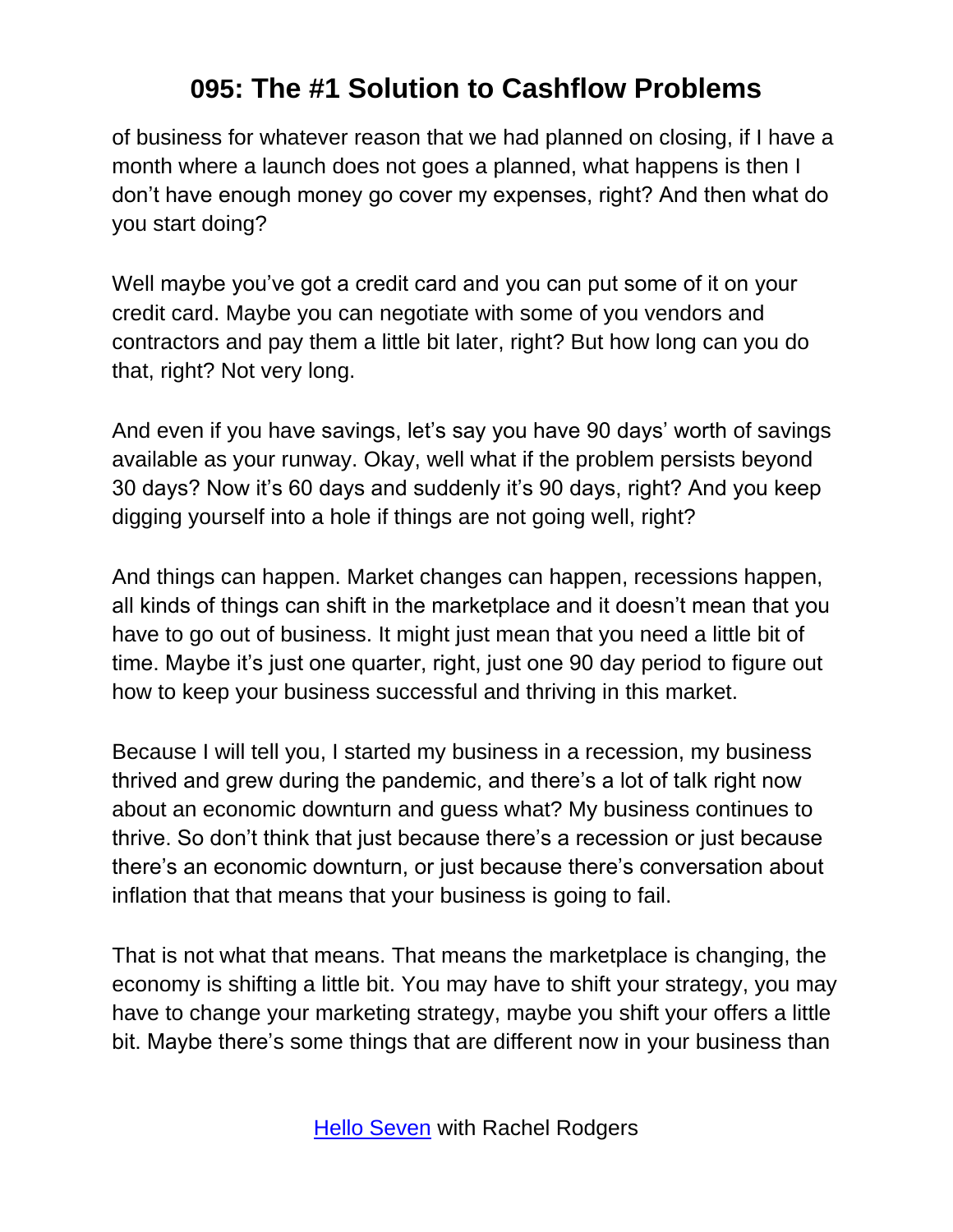they were before, but that doesn't mean you can't continue to thrive during these times.

I am a testament that you can absolutely thrive during a recession, during and economic downturn, or whatever is going on in the world as the pandemic has proved to me. Like I fear nothing now in my business after the pandemic and after starting my business.

I started my business in 2010, so on the heels of that 2008 recession and I graduated from law school during the recession. And so there were not a lot of legal jobs, which is why I wound up starting my own practice and building my own business, which I am incredibly grateful for now.

And if I could sell legal services during a deep recession, then I can do anything, right? Like I really trust my instincts and my ability to maneuver and to stay flexible and to stay innovative as a business owner. That is what has helped me to continue to be successful and continue to thrive and to still be here standing today and now be a business that is continuing to grow and having 30 full-time employees and growing, right?

So I am so grateful for that and I am so grateful for the skills and the experience that have given me that confidence over the years. However, right, we still have this potential cash flow problem. I have had this cash flow problem many times. And so let's go back to that, right?

If you're having a cash flow problem, if a launch doesn't go as planned, if your sales are not heading the way that they used to and you're trying to figure out what the problem is and in the meantime you're not making enough to cover all of your expenses and you're just getting by.

Or let's say a tax bill becomes due that snuck up on you, you weren't expecting it, you made more money than you planned to last year but you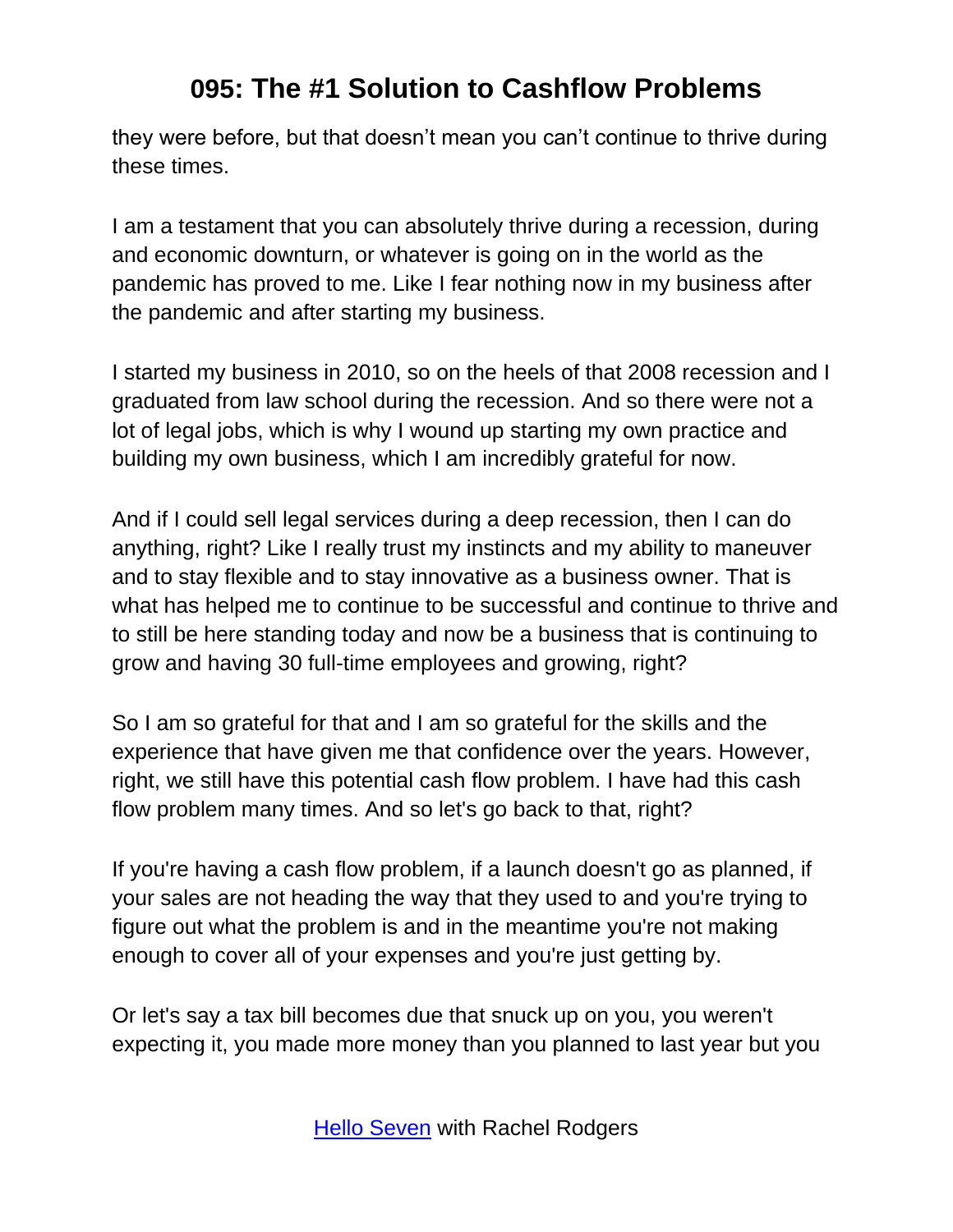didn't save appropriately for taxes. And now you got a big ass tax bill that's due and you're trying to figure out how you're going to pay it.

Or maybe something else happens, a contractor leaves in a short period of time and leaves a hole and now you got to hire an outside agency to do this work and it's really expensive, right? Or any other number of things. Things can happen in our personal lives too, right? Whether a health issue comes up that we need money for, or we have to take care of a family member, or you get pregnant and you need to go on maternity leave and so you need to save for that.

Any number of things can happen in life and business as we are growing, right, as we are growing these businesses and as we are serving our clients as entrepreneurs. And so when that is the case, what do we do when we have a cash flow problem? What is the solution, right? And what is the skill set that is going to save us and help us recover from that cash flow problem the fastest?

Well, let's talk about loans because I think that's something that a lot of us think of. We say like, okay, my cash flow isn't working, I need some runway. I have a couple months expenses, but not enough. Or I don't have any savings, which is the reality for some of us. Or I've already maxed out my credit card, so that's not an option. And we run out of options, okay?

So if that happens and if we get to a place where we run out of options, what are we going to do? A lot of us are going to, we're going to go to our bank and we're going to apply for a loan. Maybe we'll go to the SBA, which is the Small Business Administration here in the US. Maybe there's local organizations that we'll go to, but we're going to apply for a business loan and see if we can get some capital that will help us.

And here's what's going to happen, for most of us when we apply for a business loan, we are going to get denied, okay? America has a major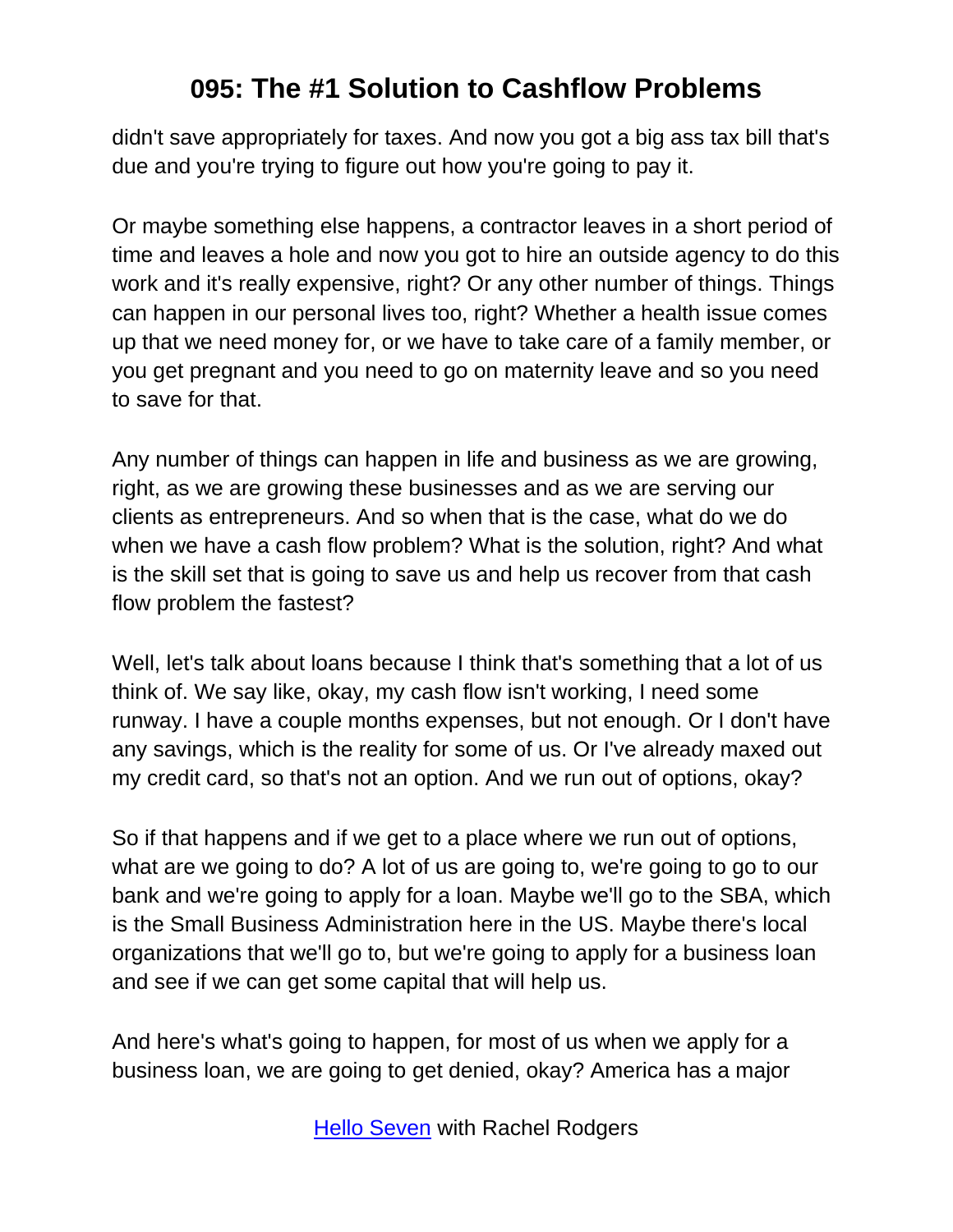access to capital problem, especially for entrepreneurs and small business owners, right?

If you're in big business, oh, there's plenty of opportunities to generate capital. But when you are a small business owner, we do not have a lot of access to capital and we are denied loans, particularly if you are from a historically excluded community, right?

So for me, as a Black woman, every single time I have applied for capital I either get approved for the smallest loans in creation, like that represent 1% of the amount of revenue that my company brings in, which is not enough, right? So if I'm running a \$10 million business and I get approved for \$100,000 loan, \$100,000 ain't going to do much for me, right? This is a \$10 million business, it has significant expenses and 100 grand ain't enough, right?

So I either get approved for really tiny loans or, I mean, they put me through absolute hell and I am burying them in paperwork. I mean, I have to go back years and years, all my taxes are an order, all my bookkeeping is in order, everything is in order and it doesn't matter how much paperwork I give them, they want more. And this goes on typically for 30 to 45 days, sometimes longer when I have applied for a loan. This also happened when I applied for a mortgage to be able to buy a home.

And then what happens is I get denied, right? So after all this paperwork and all of this proof and evidence that yes, I am really making as much money as you see here on my balance sheet. Like I am really making that much money, I do really have that many customers, yes, they are satisfied, right?

Like, yes, I have a well operating business that is over a decade old and even still, right, they will deny me. And they will come up with some nonsensical, oh, we just don't support your type of business model, right?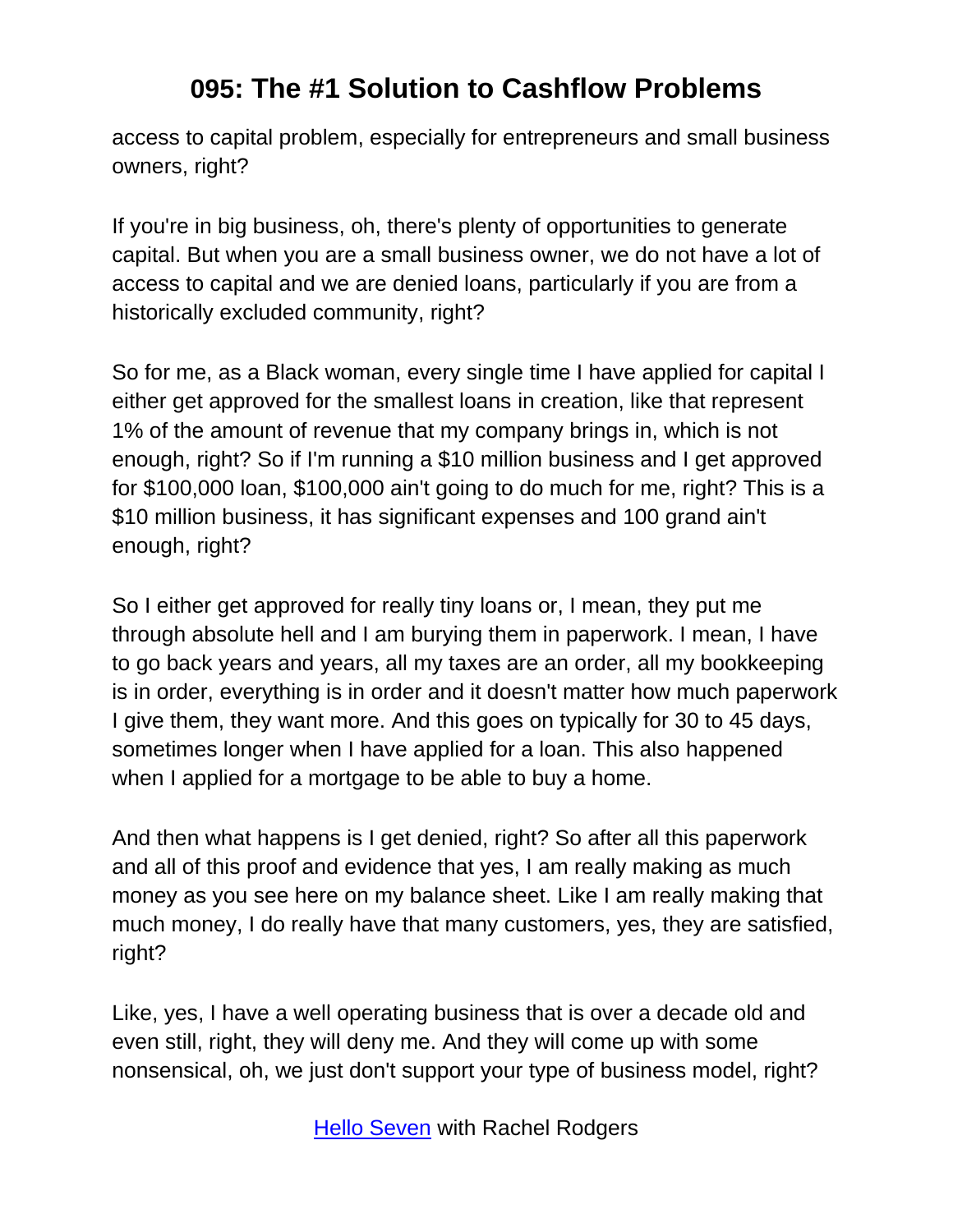Or we're pulling back, we're getting more stringent. None of the things of which they were saying when I first applied, right?

And so this is the experience that I think a lot of marginalized people have when they go to apply for a loan. They're going to find that they go through this whole long process and they wind up getting denied, or if they do get approved, they get approved for a tiny amount.

And let me add also that I have excellent credit, impeccable credit, right? There is no valid reason not to, I am your best bet. If I want to borrow money, you want to give it to me, trust me, because my chances of paying you back are very, very high. They are 110%, right?

I have even applied for loans when I had over a million dollars just sitting in my savings account at the same bank that I'm applying for a loan, and they still deny me, right? It's just like unbelievable. I do have a line of credit for my business, I was approved for that. It was a smaller amount than I applied for, which was irritating. In fact, probably the best credit relationship that I have has been Amex. Amex, I feel like has supported my business more than the bank that is holding millions of my dollars, right?

So this is the experience when we go to apply for a loan. So you know, the number one reason businesses fail is cash flow problems. 82% of businesses who fail are because of a cash flow problem. And then we're like, okay, well let me go to a bank, let me get some access to capital to solve this problem and we get denied, the door slammed in our face, or they don't give us enough to actually solve the problem, right?

So this is the experience that so many small business owners have. But especially if you're a woman, if you're a Black person, if you're a person of color, if you're a queer person, if you're a person with a disability, you are going to experience this, you know, tenfold 100X, 1,000X, right? So it's not really an option. It's a pretend option to go get a loan, right, for most of us.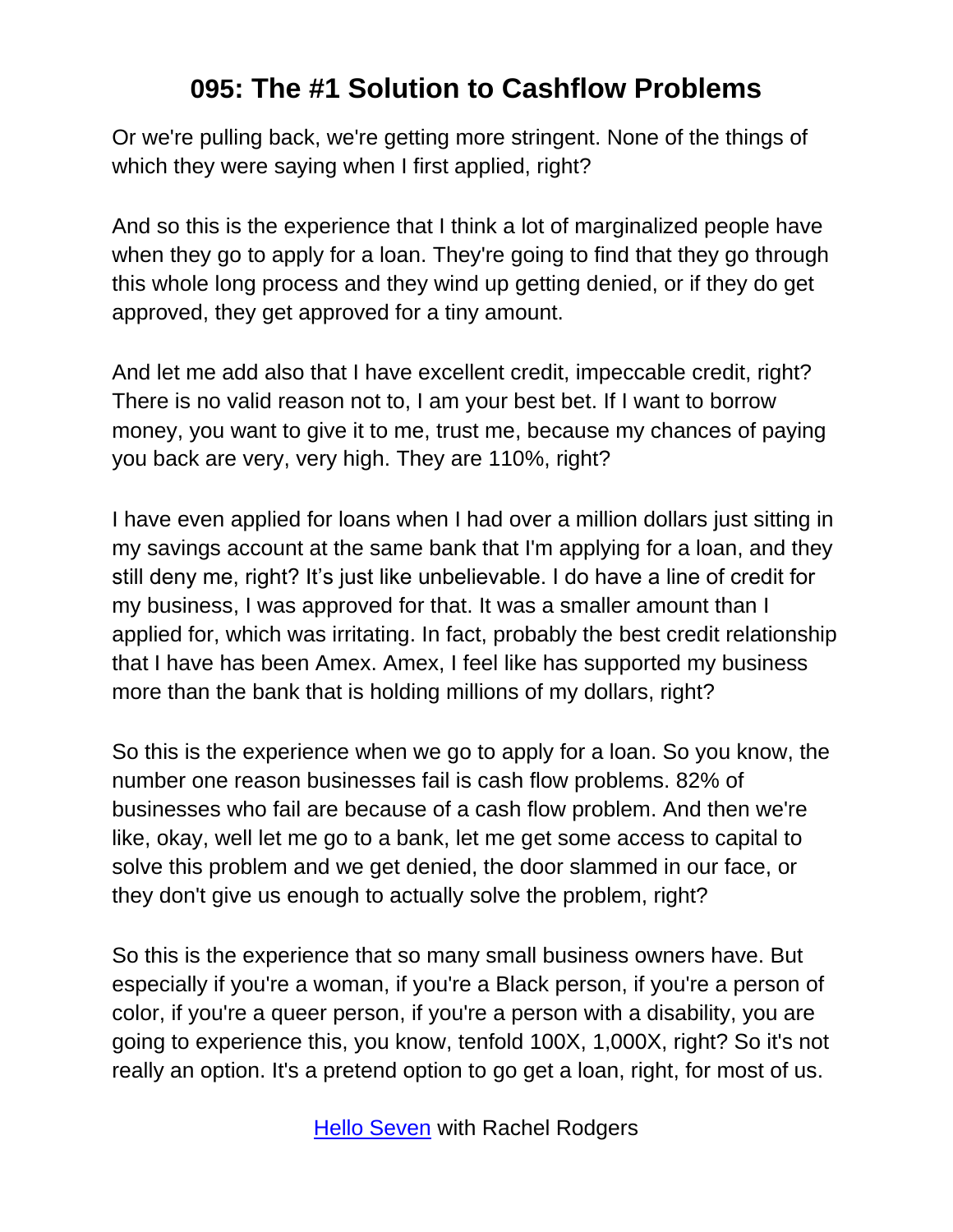And so okay, well, now what? What do we do, right? Do we just close our doors and quit and throw in the towel? Well, hell no, right? I'm not a throw in the towel type. I don't know about y'all, but I don't be throwing in the towel, okay? These dreams are big, my mission is huge, and I got things to accomplish, and I can't be thrown in the towel. All right?

But this is a real problem and in 2021, just in the first half of 2021, there are stats that show that over 3 million new business applications were filed. 3 million new businesses were created just in the first half of 2021, all right? Which is a 60% increase compared to the same period in 2020, right? So massive amounts of people are choosing to build a business, which I think is incredible.

But the problem is the vast majority of them will not get access to capital. And so based on data from the Bureau of Labor Statistics, about 20% of small business owners will close by the end of their first year. By their fifth year, half are shuttered. And of those only about 30% ever take it and make it to 10 years plus. And the top reason for closing is a lack of access to capital, right?

So this is a major, major problem that has to be solved. And I want to talk to you about why I'm still standing, right? Why is my business still standing? How have I been able to overcome this problem? Well, it's the number one skill set that I mentioned at the top of this episode that you got to have as a business owner, right?

It is not optional. It doesn't matter, you know, what your strengths finders is. It doesn't matter what your personality profile is on the Kolbe index. It doesn't matter what your DISC profile is. Regardless, you have to have this skill as a founder and entrepreneur. And you can hone this skill, you can develop this skill. You don't have to be born with it.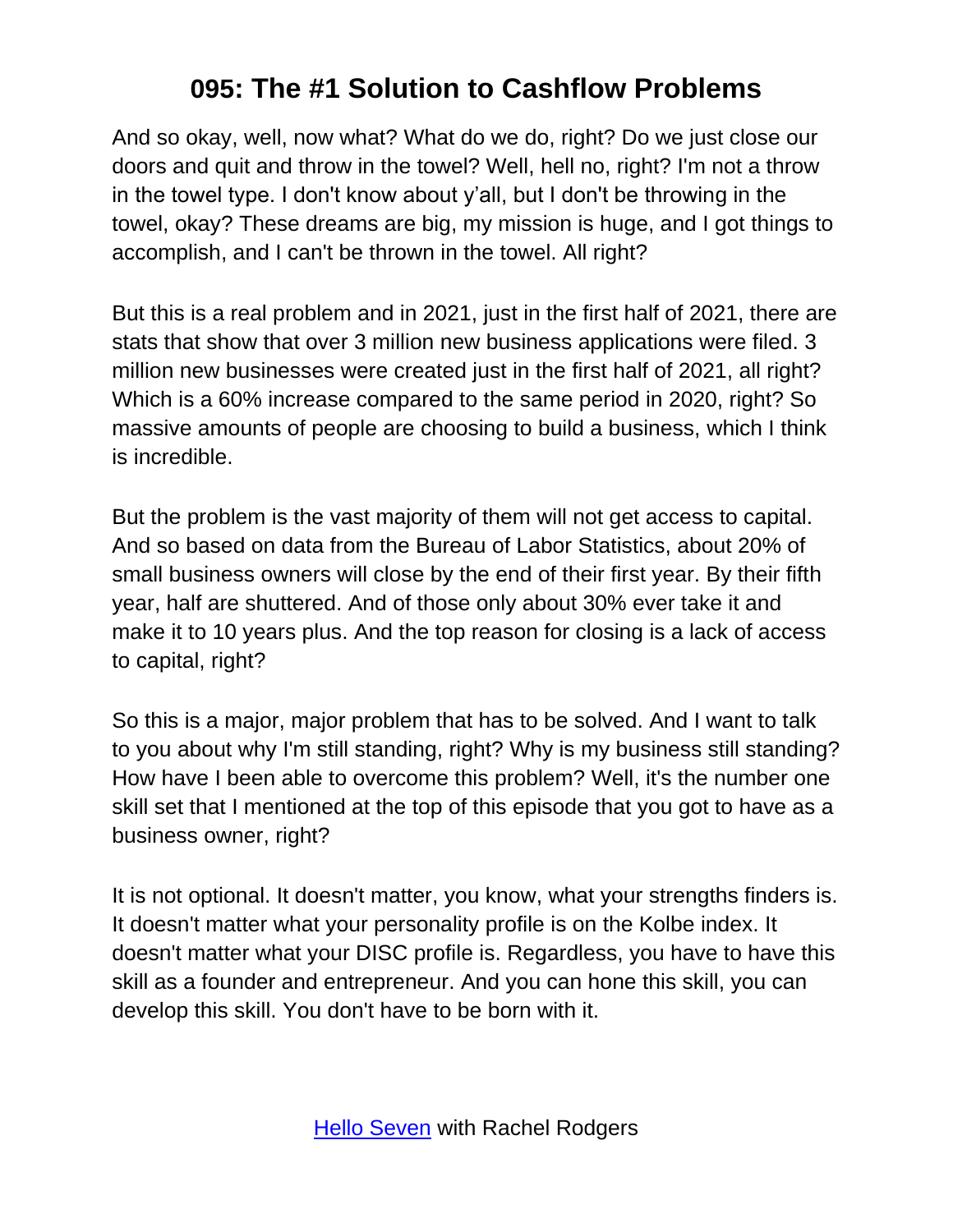I wasn't born with it. Believe it or not, I know that I'm like a loudmouth and like, you know, outspoken person now. But trust me, 10 years ago I was very sheepish, I was very afraid to speak in public, I was very afraid to stand up for my opinions and speak my truth, right, and demand things, right? Like I was not this boss that I am today. I was not that 10 years ago. I had to develop these skills, okay? I had to develop these skills.

But the skill that I want you to have and that is crucial to your long term success as a business owner, and that I teach in my programs because it's so important is the ability to generate cash quickly, as I mentioned, right? The ability to generate cash quickly. That means, what do I mean? I mean, the ability to generate thousands of dollars, even potentially hundreds of thousands of dollars depending on where your business is at, in days, okay? In mere days. Not months, not quarters, not years. Days, okay?

Can you generate, let's say, \$10,000 in a matter of a week, maybe 10 days, maybe two weeks max? Can you right now, if you needed to, generate \$10,000 in two weeks? And here's the beauty of it, because let's say you did get approved for that loan. That's awesome, right?

If you got the loan so that you could pay the bills and cover the shortfall, awesome. But now you got a new problem, right? You got to still figure out how to fix your revenue long term and then on top of that you got to pay back that loan that you took out.

Wouldn't it be better if you could just generate that capital? You wouldn't owe it to anybody. But using your skills as an entrepreneur, you look at the skills that you have, the talent that you have, the customers that you have, your abilities, and you take stock of your skill set even if you aren't an entrepreneur yet. Even if your business hasn't even gotten going yet but you have talents and skills and abilities.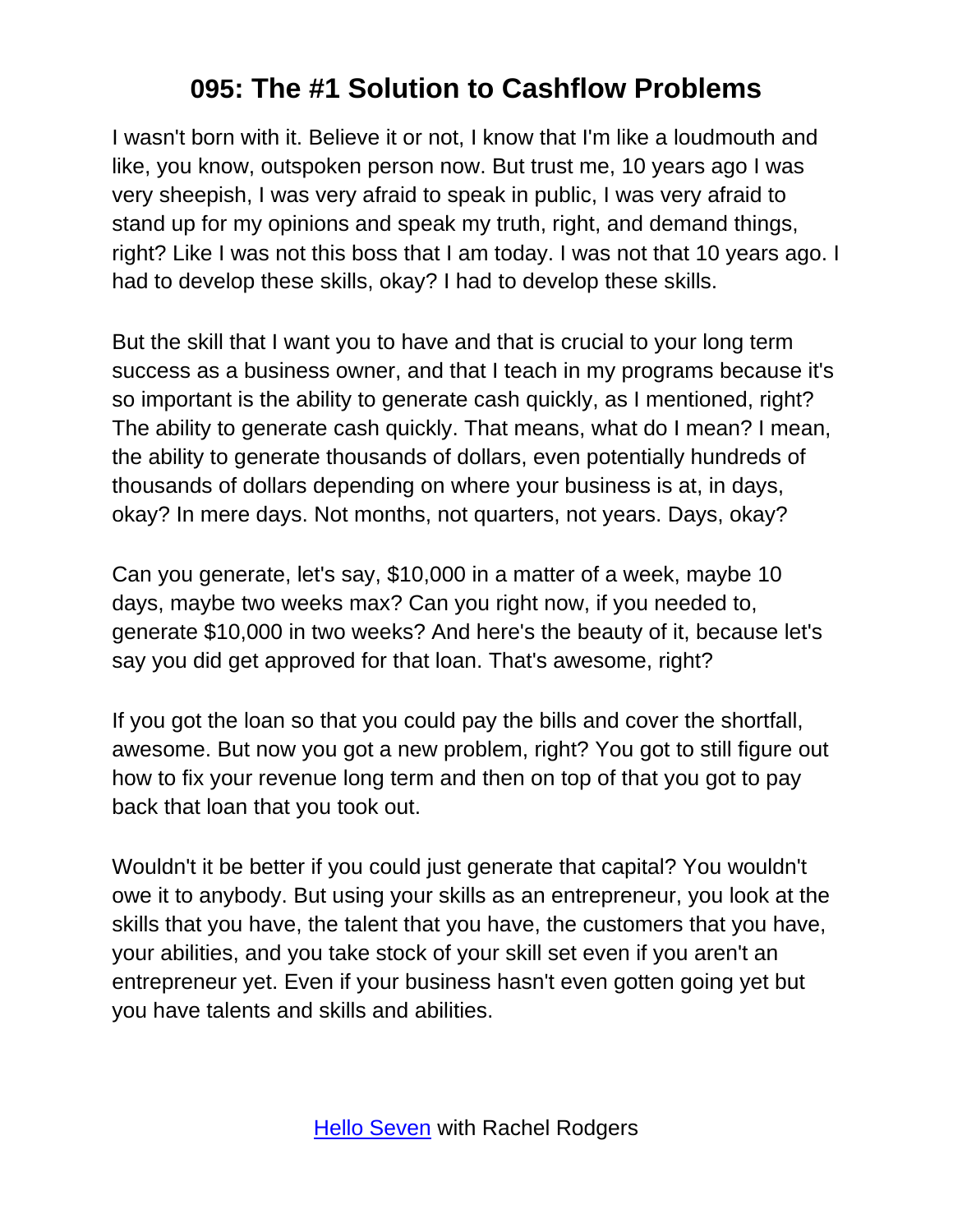What if you could match those with a customer who needs them in a particular way in a short period of time and generate \$10,000 or more? That would be life changing, right? Wells Fargo says that the average startup cost for most business owners is \$10,000, right?

There's a host of businesses, there are millions of different types of businesses that you can start if you could access \$10,000. That would be enough to have a product business and get that first set of inventory created, to have a service based business, or maybe you're using the 10 grand to lease an office or get a website going, right, or hire a virtual assistant to help you.

Those startup costs can be used to form your business, right? Get your initial contracts in place. Any number of things that you use. Maybe that 10 grand is just money sitting in your savings account so that way you can cover your basic bills and expenses because you quit your job to start this business, right?

\$10,000 is a life changing amount of money if you allow it to be, right? And if you have the ability to generate \$10,000 or more anytime you want, whenever you needed to, trust me, your business will be here for a very long time, okay? Because I have had so many different scenarios in the last 12 years of times where I couldn't make payroll because a client was paying me late and as a result I didn't have the capital to pay payroll, all right?

Or other times where there was a business conference or retreat that I really wanted to attend and I knew I was going to do some powerful networking there, I was going to learn some things there that would really help me to turn up the dial on my business and really help me to, you know, hit beyond seven figures in my business at the time, but I didn't have the capital. I didn't have the thousands of dollars for the ticket to the event and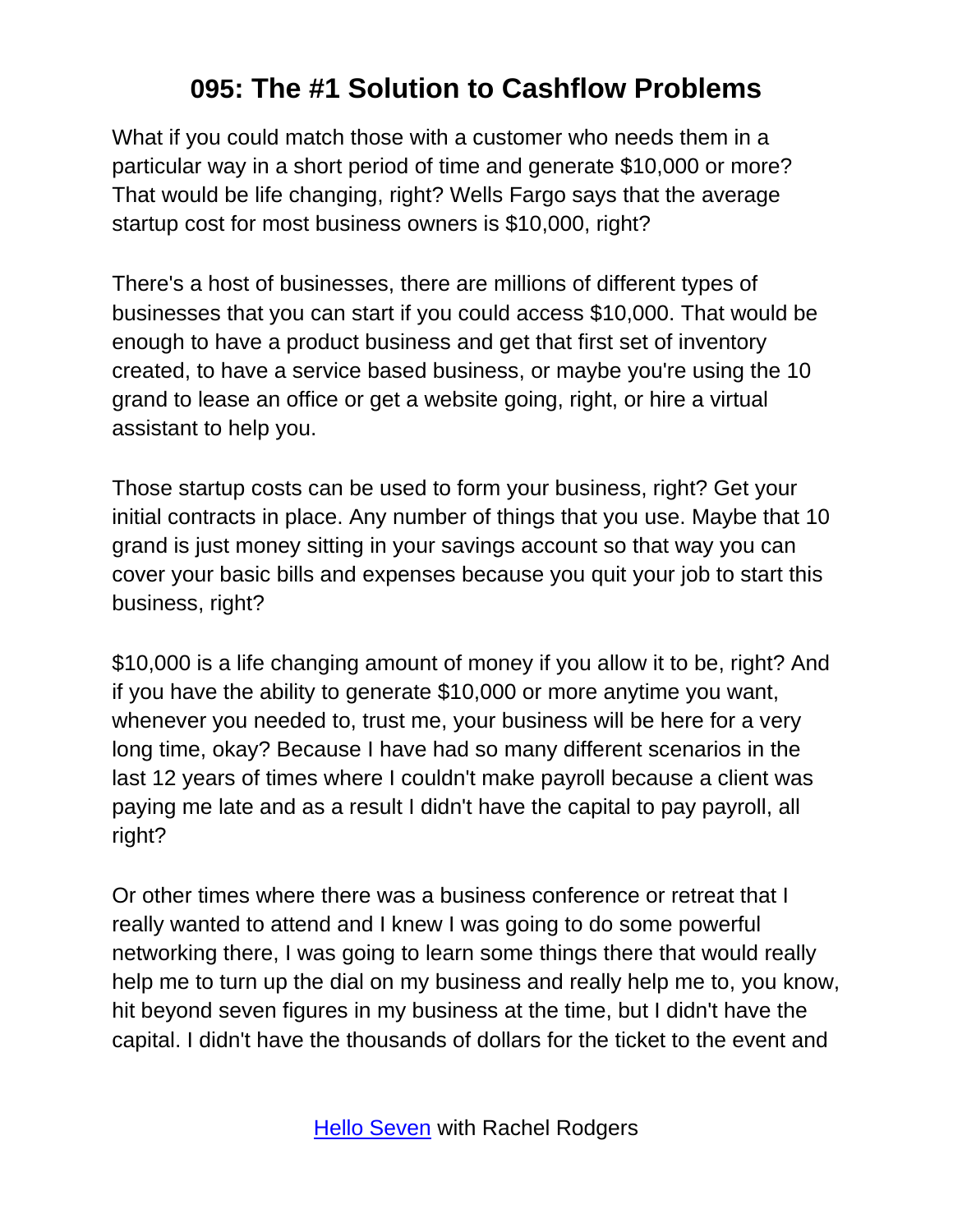I didn't have money for a hotel and airfare, right? But I was able to generate capital quickly with that skill set to be able to cover those costs.

Other times where I was burnt out and I desperately needed to hire somebody and was able to raise capital quickly to generate the cash that I needed to cover the cost of hiring someone to create some wiggle room for myself, right?

Or other times, literally, when I bought my home, this wasn't my first home because I bought that when I was still in law school. But my second home, which was a house that was \$750,000 approximately, and I needed to put down 20% as the deposit. I had a lot of the deposit, but not all of it and I needed those last couple of tens of thousands of dollars, I think it was like 50 grand that I still needed to earn. And you know how I did that? With this skill of being able to generate capital quickly.

So, so many times that I was on the brink with my business or I had an opportunity to grow my business and because I didn't have access to capital, no one was giving me loans years ago, okay? It's a very new thing that in my business I'm able to get a line of credit or otherwise have access to capital in different ways when I want it.

But for the first eight years of my business I had zero access to capital. And so when shit hit the fan or if I had a cash flow problem, which happened from time to time, I was able to generate that capital quickly with the skill set that I have. And so it was by necessity that I have created this proprietary process that I call the 10K in 10 Days Challenge, right?

It's featured in my book, it's something that I teach in depth in The Club for members of my We Should All Be Millionaires The Club program. And it is something that I've been teaching to my mastermind clients and all kinds of clients for years because it is so crucial, right? Everyone is going to have a cash flow problem at one point or another as a business owner.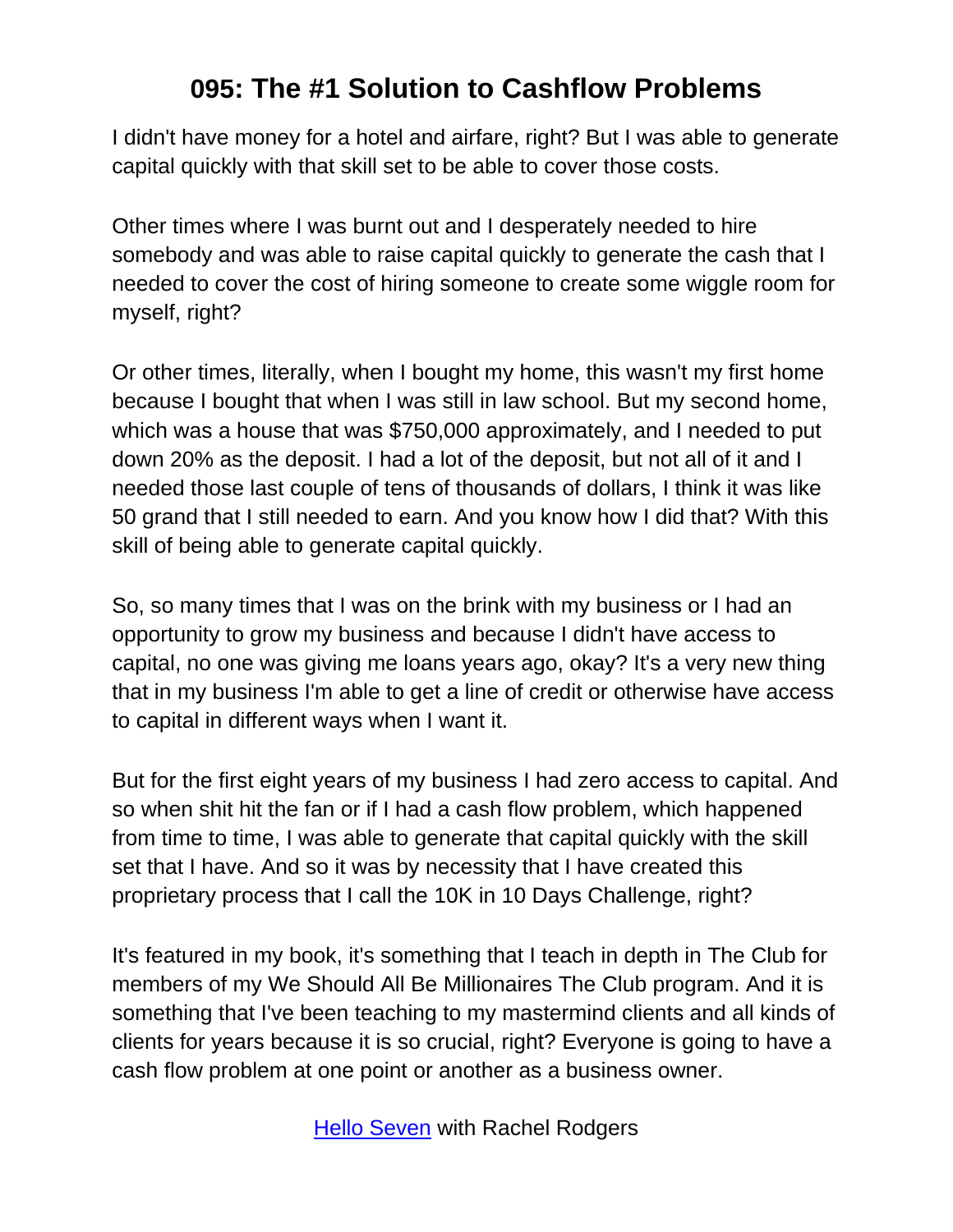And if you have the ability to generate capital whenever you need to, you will trust yourself, you will be so much more confident, you will be more willing to take on risks because you know you can mitigate that risk with that skill set that you have to cover costs if it should come to it. There is so much freedom and opportunity that comes with knowing you have the ability to generate at least \$10,000, if not more, in capital whenever you need to as a business owner.

This is a crucial skill that I truly want every single business owner to have, right? Like my wish is that every single one of us would feel this confidence and feel this ability to generate \$10,000 or more in capital whenever we need to. So because I'm so passionate about this and because I want as many people as possible to know how to do this, I am teaching a class, a free class. This is my first time where I have taught this process more in depth for free, right? I don't teach this for free.

In order to learn this, you got to join my club to get access to all of, we have an entire course that we have done teaching people how to generate 10k in 10 days. And we've done this as a challenge with our community in The Club. And I mean, when we have done this as a challenge, our community has generated millions of dollars in a 10 day period. Yes, millions of dollars as a community we have raised in 10 days using these strategies that I'm going to teach for free this Thursday.

So I am thrilled that you now know that cash flow is a problem that every business owner is going to have at some point. And I want you to know that you can use your skills, your talent, your personality profile, your natural abilities to generate \$10,000 or more in 10 days or less whenever you need to. And I'm going to teach you how to do it, okay? I'm going to teach you how I have done it over the years.

So again, I have created this proprietary process by necessity, by desperation because I've been in situations where my back was up against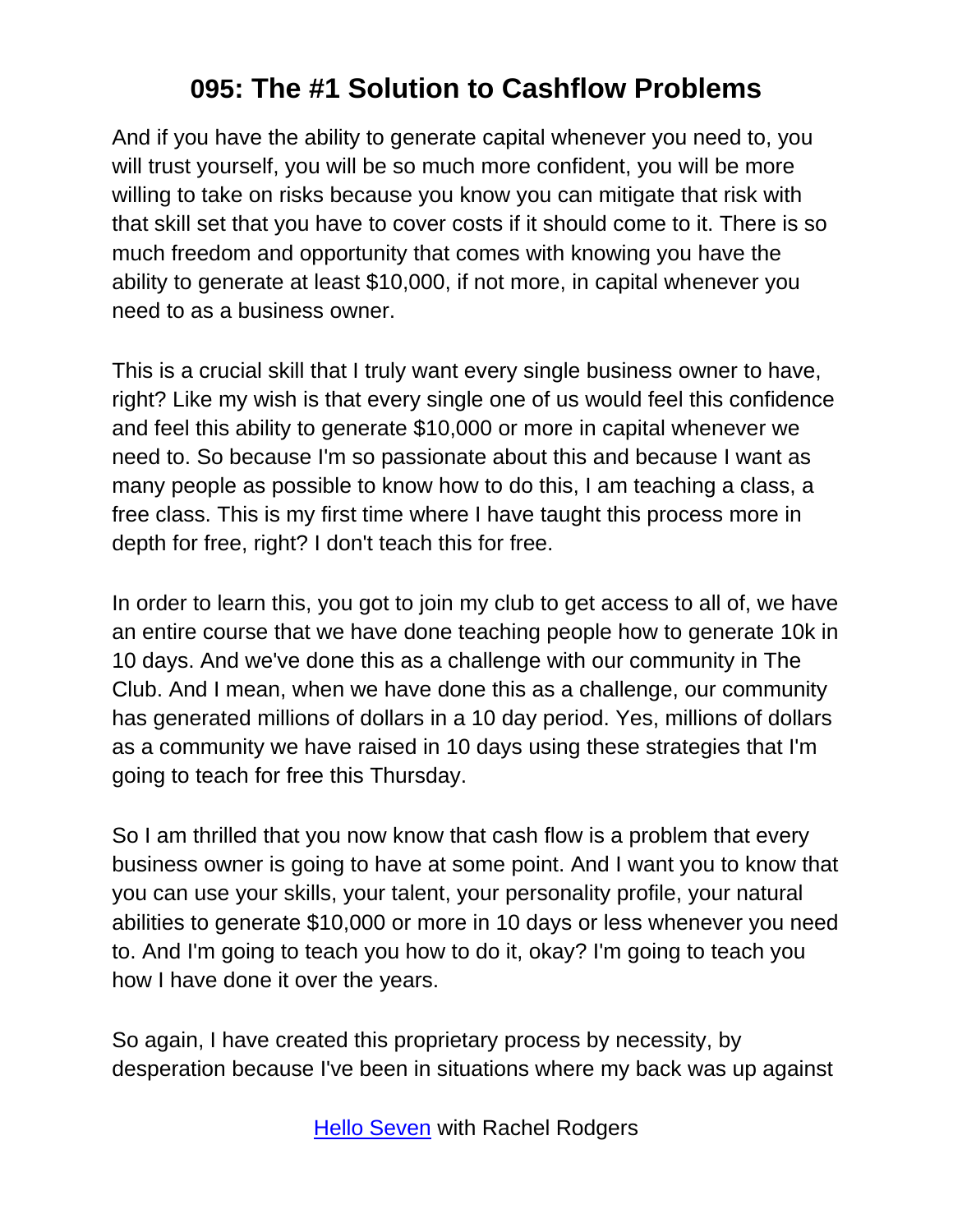the wall and I had kids to feed and I had a mortgage to pay and I had to figure it out. And I did figure it out and I saw the patterns of what worked and that's what I'm going to teach you, okay, this Thursday.

So I'm very excited, this Thursday, May 19th at 1pm Eastern, 10am Pacific I'm going to be going live to teach you how to generate \$10,000 in 10 days. I know it sounds kind of spammy and scammy, right? It absolutely isn't okay? Like I am telling you millions of dollars have been created with this process that I'm going to teach you.

It is a proprietary process that I have created over the years through blood, sweat, tears, and desperation. And I figured it out, I cracked the code and now I'm going to share that code with you. So you should definitely be here for that event.

The link to come to my masterclass that I'm teaching on how to generate \$10,000 in 10 days will be in the show notes. But you can also go to go.helloseven.co/10kmasterclass, that's the number, one zero, K masterclass. Okay, I'll give that to you again. It's go, G-O, .helloseven.co/, the number 10k masterclass, okay? And the seven in hello seven is spelled out, all right? So the seven is the word.

So sorry, it's such a long link. Listen, do your best to find it because trust me, you're going to learn an invaluable skill. You will leave this masterclass feeling empowered knowing that you now have the ability to generate \$10,000 in 10 days should you need to. It's going to be a love fest and you're going to learn so much. And I'm so excited to share all the tea and give you lots of examples of how this works.

And I'm going to show you so many different examples from myself and from my clients that have done this and exactly how they did it. So you're going to leave with so many great ideas about how you can do this for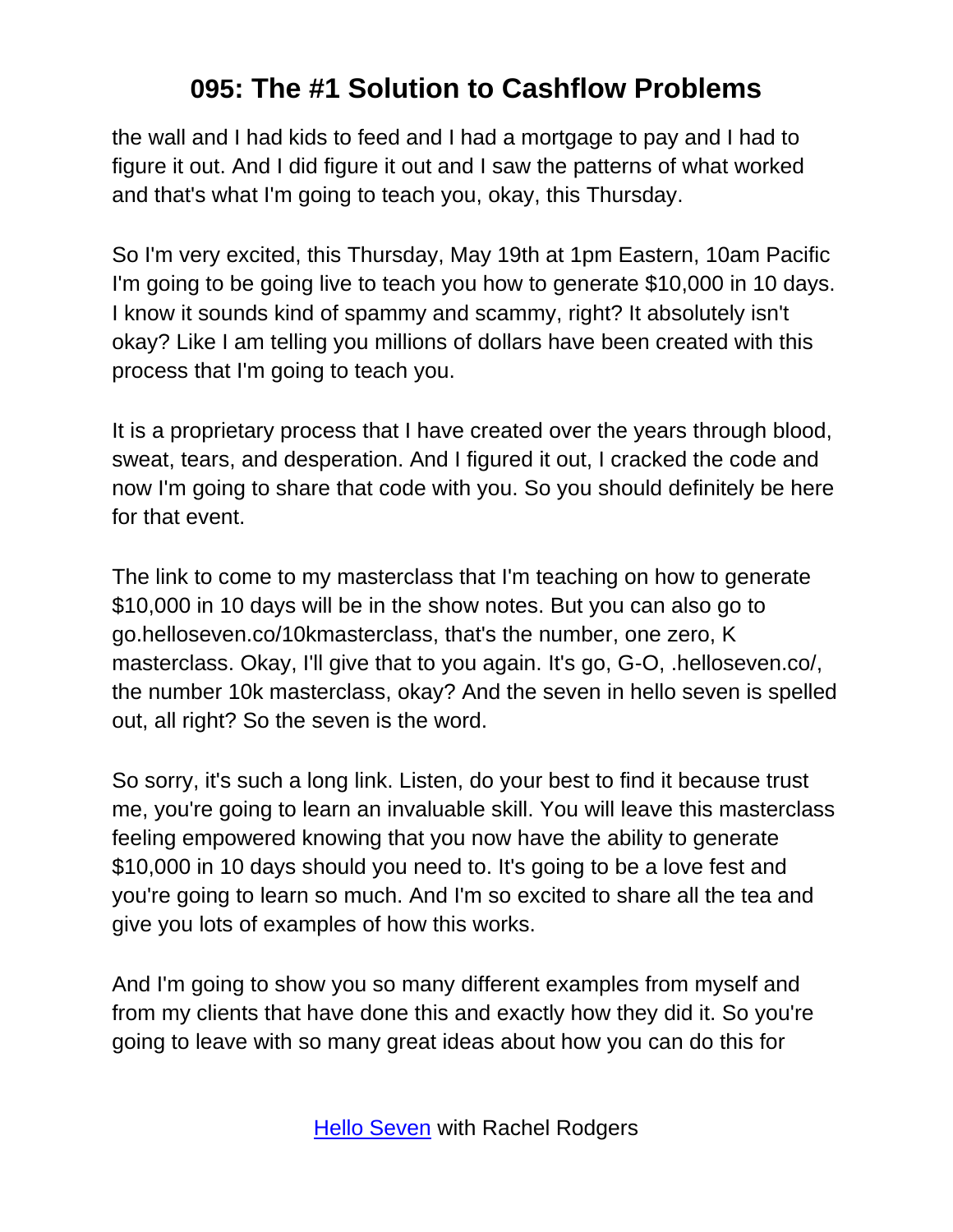yourself whenever you need to and you're just going to feel like a boss. And that's what I want for you, right?

I want every, especially historically excluded entrepreneur to feel empowered and to feel like I don't got to depend on the government to save me, I don't have to depend on this bank to approve me, I can save myself. I know how to do it and I know how to make sure that my cash flow is always flowing, okay?

There is no greater skill to have in business and frankly in life, right? So I hope you will join me for this masterclass that I am hosting on Thursday. It's going to be delightful, you're going to have a great time. Block your calendar, 1pm Eastern on Thursday, May 19th and I'm just going to, I'm going to spill all my secrets for y'all, okay? So I hope that you will be there to join us.

And oh, I forgot, I'm going to be giving away two club memberships during this masterclass. So if you come live, you are automatically entered when you show up live for the masterclass. If you can't come live, catch the replay. But trust me, you want to be there live because you will have the opportunity to get some juicy bonuses, some templates and some scripts that I have used to generate \$10,000 in 10 days, I'm giving those away.

And then you're also going to have the opportunity to win a membership to The Club. So an annual membership in my coaching program called We Should All Be Millionaires The Club that is all designed to help you hit seven figures in your business. So you'll have the opportunity to win a free membership and I'm giving away two, so you got double the chances.

So please come, tell a friend, bring your friend. Again, that link is go.helloseven.co/10kmasterclass. And I hope to see you there because I want you to hone that skill. And then maybe you'll be here on this podcast telling us your story of how you've made \$10,000 or more. Maybe you'll